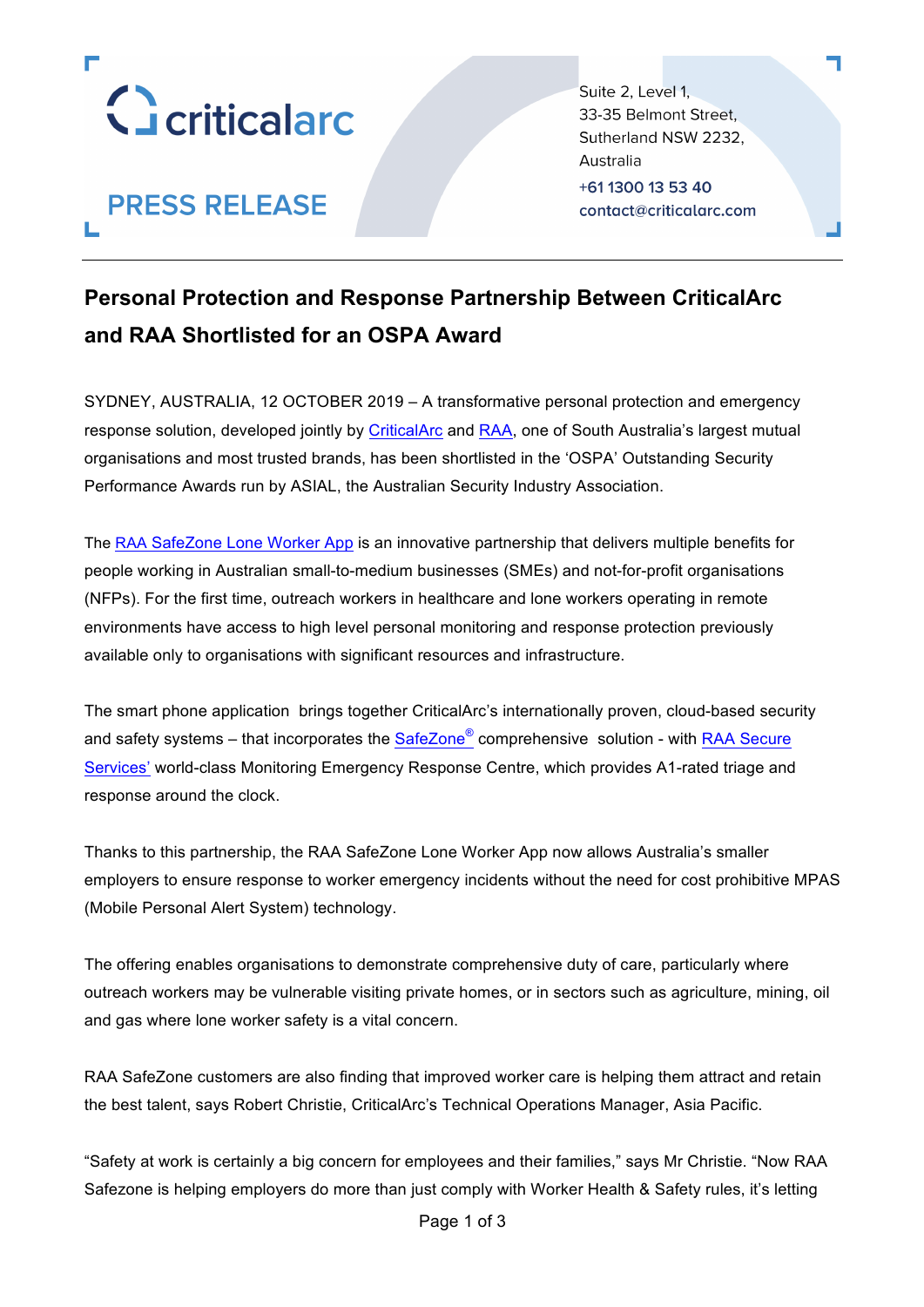

## **PRESS RELEASE** п

Suite 2, Level 1, 33-35 Belmont Street. Sutherland NSW 2232, Australia +61 1300 13 53 40 contact@criticalarc.com

them demonstrate that they really care by providing the best available monitoring and protection for all their employees, in all situations."

As an example of the RAA Safezone Lone Worker App in action, some of Australia's most dedicated homelessness support workers - those at Adelaide's Hutt Street Centre - are now monitored and cared for by the solution, with offsite monitoring and emergency response facilities enabled by the easy-to-use SafeZone app on their smart phones.

The application now enables staff to raise an alert, or to set a pre-emptive 'check in' timer, and get immediate help and support if they feel unsafe. This is proving particularly popular with the Hutt Street Centre's Case Navigators while working in the community in the parklands of Adelaide or the homes of clients.

Shane Corker, Business Development Manager, Secure Services for RAA, welcomed the OSPA award honour as a recognition of the positive effect the RAA Safezone Lone Worker App would make to Australian workers and their families.

"We are delighted to be part of this innovative partnership with CriticalArc and to be offering a fantastic service that's already making such a big difference to people's lives."

For more information on CriticalArc and SafeZone go to www.criticalarc.com. For the latest news and industry insight follow CriticalArc on LinkedIn and Twitter.

**—Ends—**

#### **Media Contacts**

Tara Farley, CriticalArc PR & Marketing Consultant +44 (0)7785 707714 or e-mail tara@tmfmarketing.com

#### **About CriticalArc**

CriticalArc is a global technology innovator and the creator of the distributed command and control solution, SafeZone®, which has been adopted by dozens of universities and enterprises across the world. SafeZone fundamentally changes the way businesses manage safety and security operations across multi-site organisations and dispersed campuses, allowing proactive response that positively impacts the outcome of any incident.

Page 2 of 3 Headquartered in Sydney, Australia, CriticalArc has offices and operations in the UK and North America providing an international delivery capability and reach. For more information on CriticalArc and